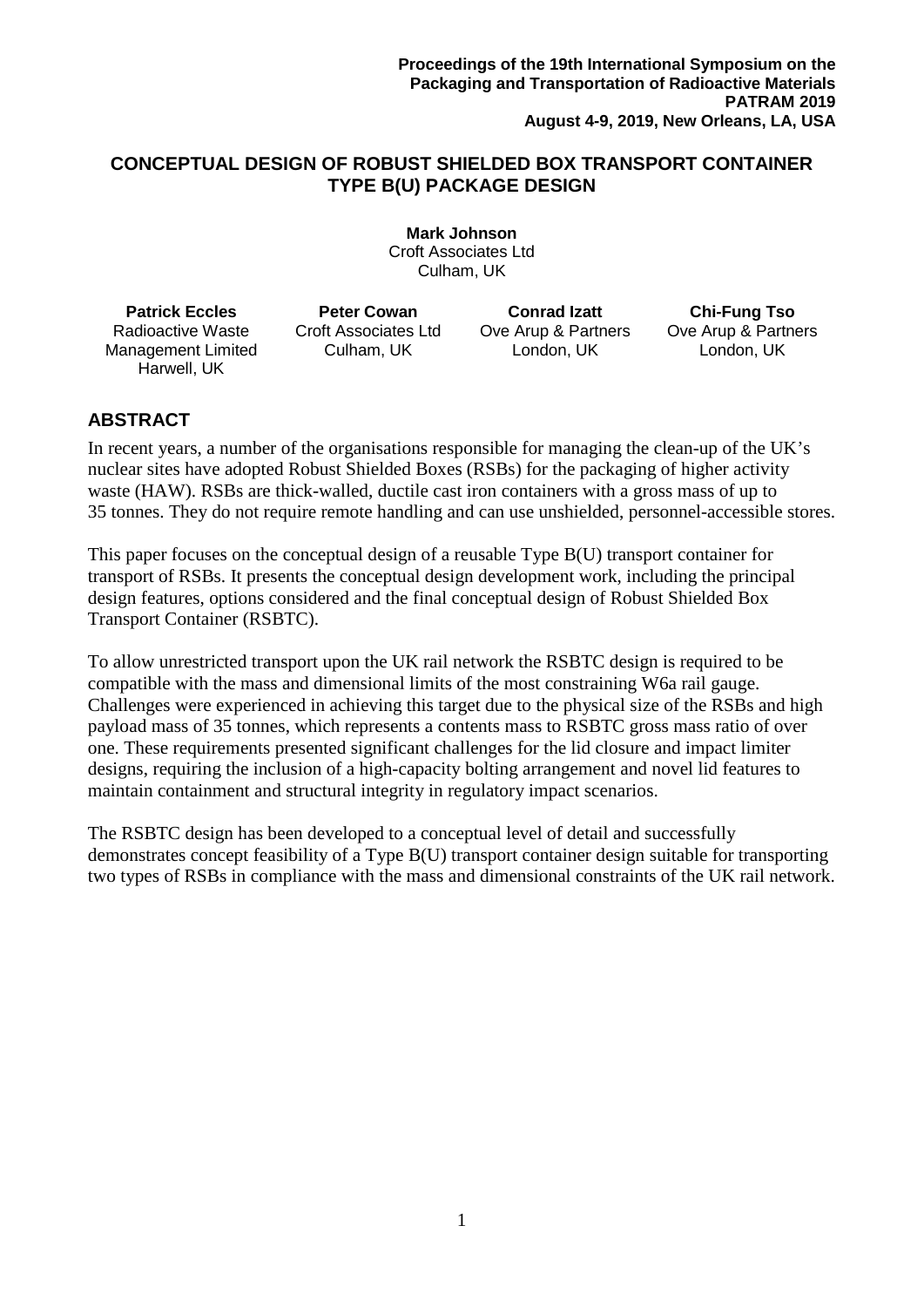# **INTRODUCTION**

<u>.</u>

Since the late 1940s, the UK has accumulated radioactive waste, which is currently stored at more than 30 sites around the UK. Low Level Waste (LLW) is typically managed by treatment or disposal at the UK's LLW Repository, while Intermediate Level Waste (ILW) in England and Wales will be disposed of in a  $GDF<sup>1</sup>$  $GDF<sup>1</sup>$  $GDF<sup>1</sup>$ . RWM's mission is to deliver a GDF and provide radioactive waste management solutions [[1](#page-9-0)].

Plans for the construction of a GDF in England and Wales are at an early stage. In order to have confidence that the conditioning and packaging of radioactive waste will result in waste packages that would be compatible with future disposal in a GDF, RWM has implemented a Disposability Assessment process [[2\]](#page-9-1). This process considers the performance and safety of waste packages against a suite of waste packaging specifications [[3\]](#page-9-2), which set out the bounding package requirements anticipated for transport to and disposal within a GDF. A key aspect of the process is to consider the feasibility of safe, compliant transport of waste packages through the public domain to a GDF.

In recent years, a number of waste packagers have proposed the use of Robust Shielded Boxes (RSBs) for the packaging of ILW. RSBs are thick-walled (up to a few hundred millimetres), typically made from ductile cast iron, and have a gross mass of up to 35 tonnes; they are suitable for packaging of waste with a wide range of specific activities and fissile nuclide contents. Due to the shielding provided by their thick cast iron walls, RSBs do not typically require remote handling facilities and can use unshielded, personnel-accessible stores.

Some RSB designs are suitable for transport as Type IP-2 packages in their own right [[4\]](#page-9-3). However, waste packagers are considering the use of RSBs for more active wastes to allow greater flexibility in waste management strategies. In recognition of this potential future use of RSBs, RWM has identified the need to explore the feasibility of a reusable Type B(U) transport container for transporting RSBs, compatible with unrestricted transport upon the UK rail network and with the planned infrastructure at a GDF.

<span id="page-1-1"></span>This paper sets out the conceptual design of the Robust Shielded Box Transport Container (RSBTC) [Figure 1,](#page-2-0) that fulfils the user and systems requirements developed at the outset of the project, focussing upon the RSBTC impact limiter and robust lid closure designs. Two further papers relating to the RSBTC have been selected for presentation at PATRAM 2019; one discusses the need for an RSBTC within the UK and its potential applications, setting out the key requirements and constraints [[5](#page-9-4)], the other focuses specifically on the structural design and analyses to demonstrate the impact performance of the RSBTC [[6\]](#page-9-5).

<span id="page-1-0"></span><sup>&</sup>lt;sup>1</sup> The Scottish Government Policy is that the long-term management of higher activity radioactive waste should be in near-surface facilities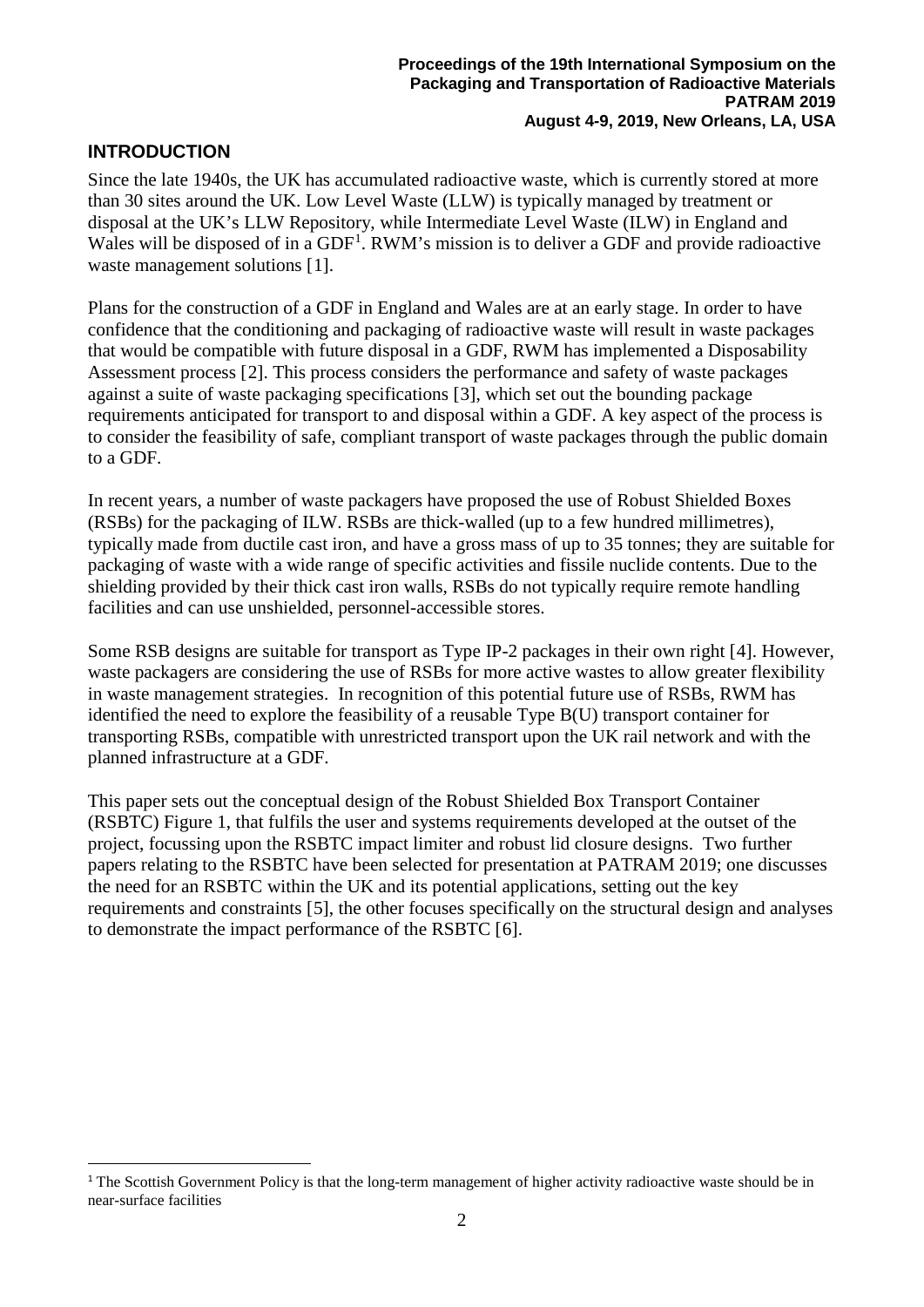

**Figure 1. Conceptual design of the RSBTC**

<span id="page-2-0"></span>For the RSBTC conceptual design two RSBs were considered, a Magnox GNS Yellow Box® and a Sellafield Self Shielded Box (SSB). Schematic illustrations of these two designs of RSBs are shown in [Figure 2.](#page-2-1) For the purpose of developing the RSBTC conceptual design, the SSB bounded the contents parameters in terms of both physical size and mass.

<span id="page-2-1"></span>

**Figure 2. Schematic illustrations Magnox GNS Yellow Box® (left) and Sellafield Self Shielded Box (SSB) (right)**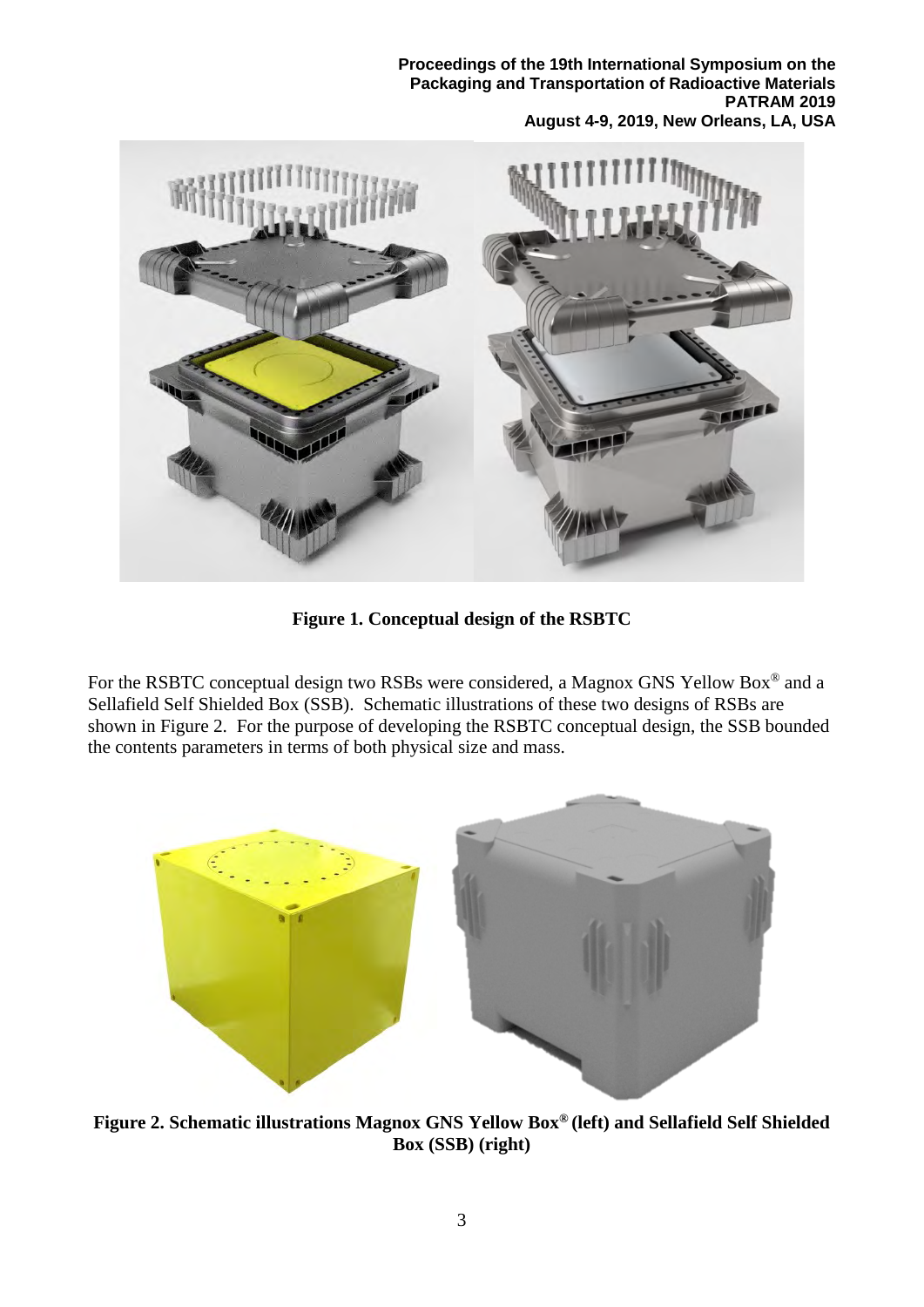# **CONCEPT OPTIONS**

The conceptual design of the RSBTC has been developed from an initial concept options workshop, where the principal features of the transport container design were evaluated against the defined set of requirements and the preferred options confirmed. The design features evaluated included:

- Overall shape and loading aperture;
- Impact performance and thermal performance;
- Lid fastening system and materials;
- Containment system and seal materials, including venting/purging;
- Transport container materials;
- Lifting features;
- Tie-down features:
- Internal features.

# Principal design constraints and challenges

Significant design challenges arose from the gross mass and external dimensions of the RSBs and their impact upon the RSBTC design, in particular the requirement for compatibility with transport upon the UK rail network. These challenges were identified at the outset of the conceptual design and are summarised in [Table 1.](#page-3-0)

<span id="page-3-0"></span>

| <b>Criteria</b>                                                                                                                                                                           | <b>Challenges</b>                                                                                                                                                                                                                                                                                                                                                                                                                                            |
|-------------------------------------------------------------------------------------------------------------------------------------------------------------------------------------------|--------------------------------------------------------------------------------------------------------------------------------------------------------------------------------------------------------------------------------------------------------------------------------------------------------------------------------------------------------------------------------------------------------------------------------------------------------------|
| <b>Dimensions of RSBs</b><br>The RSBTC needs to accommodate<br>the largest SSB at length 2140mm,<br>width 1940mm and height 1740mm<br>but also accommodate the smaller<br>GNS Yellow Box® | Sets the minimum cavity dimensions required but also<br>requires measures to accommodate the smaller GNS<br>Yellow Box®<br>Sufficient clearance required for loading operations but<br>$\bullet$<br>conflicting requirement of a desire to minimise<br>clearances for impact performance<br>Compliance of the RSBTC with UK W6a rail gauge<br>$\bullet$<br>restricts available space for impact limiters potentially<br>requiring novel designs and features |
| <b>High payload mass</b><br>The RSBTC is required to<br>accommodate RSBs with a gross<br>mass of up to 35 tonnes                                                                          | High payload mass of the SSB presents significant<br>challenges for the RSBTC lid closure design<br>Mass restrictions for Route Availability (RA) targets for<br>$\bullet$<br>rail transport restrict gross mass                                                                                                                                                                                                                                             |

# **Table 1. Principal challenges for the RSBTC conceptual design**

# Compatibility for rail transport

As input to the RSBTC conceptual design, a separate assessment [[7](#page-9-6)] considered transport of the RSBTC upon several designs of rail wagon in operation upon the UK rail network, notably to assess and confirm:

- Dimensional compliance with the UK W6a rail gauge;
- The available space for the design of the RSBTC impact limiters;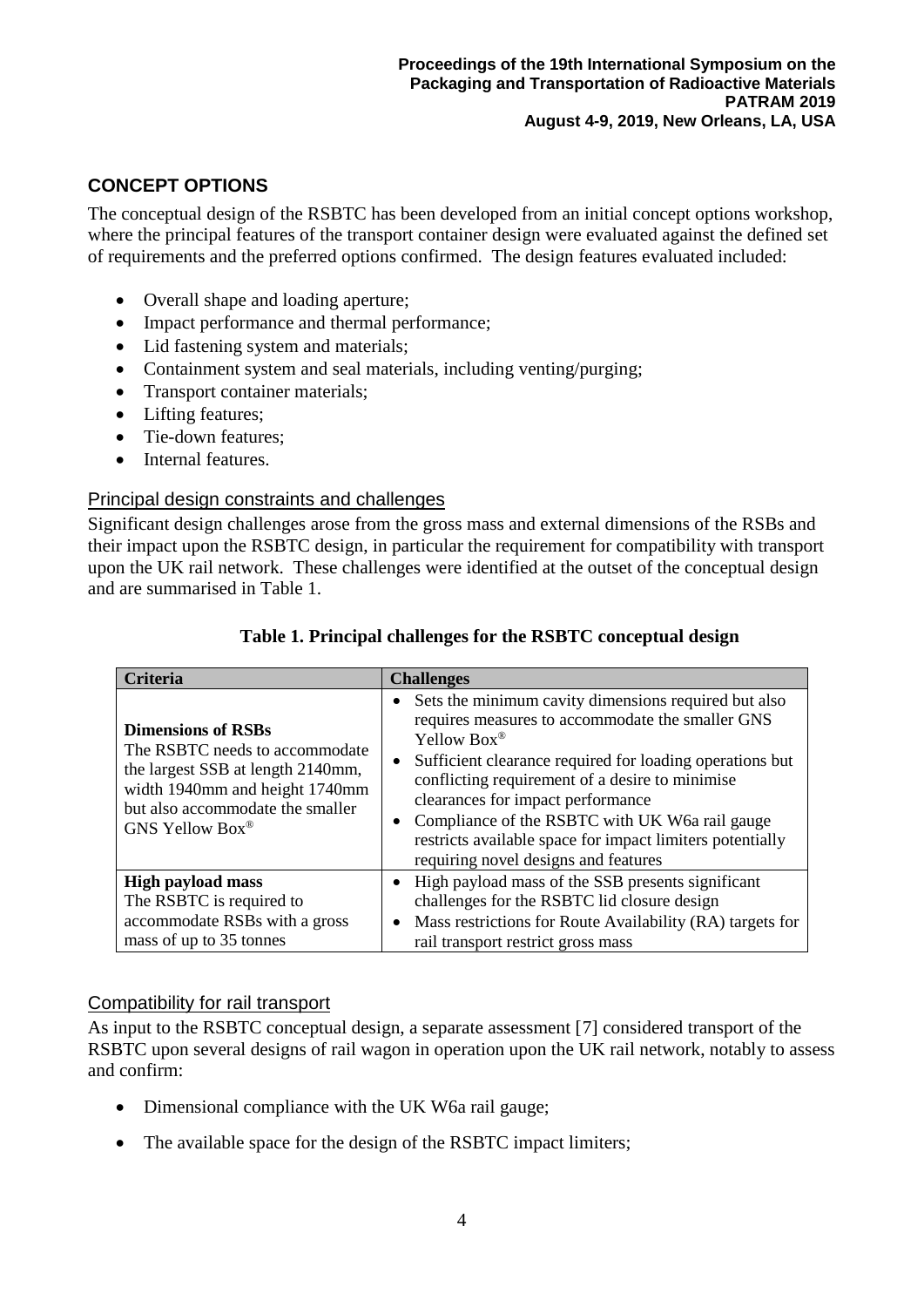- Permissible Gross Laden Weight (GLW) for a target Route Availability (RA) of RA8 (maximum load of 22.8 tonnes per axle);
- Permissible GLW for the threshold RA10 (maximum load of 25.4 tonnes per axle).

Reviewing the three wagon options, the WH Davies 4-axle well wagon design provided the most clearance for the impact limiter features due to the reduced deck height of the central well section and was selected as the preferred option. [Figure 3](#page-4-0) shows the RSBTC within the UK W6a rail gauge profile using the preferred WH Davies 4-axle well wagon design.

In the critical top corner zone this provided a clearance of 143mm in the most constrained lateral direction for the design of the impact limiters.



**Figure 3 – RSBTC showing available space with W6a gauge profile** 

# <span id="page-4-0"></span>**DEVELOPED CONCEPTUAL DESIGN**

The RSBTC is a large cavity, top opening, bolted lid design of Type B transport container. The gross mass of the RSBTC when loaded with a 35 tonne SSB is 66.5 tonnes.

The RSBTC conceptual design considered the materials of construction, opting for durable 400 series stainless steel, using cast CA6NM for the body and forged F6NM material for the lid. The body has a flared top profile which provides a robust bolting flange accommodating 50-off M68 high tensile steel closure bolts. Impact limiters, in the form of deformable fins manufactured from 10 mm thick 1.4404 (316L) stainless steel plates are welded to the body and lid. The features of the RSBTC conceptual design are shown in [Figure 4.](#page-5-0)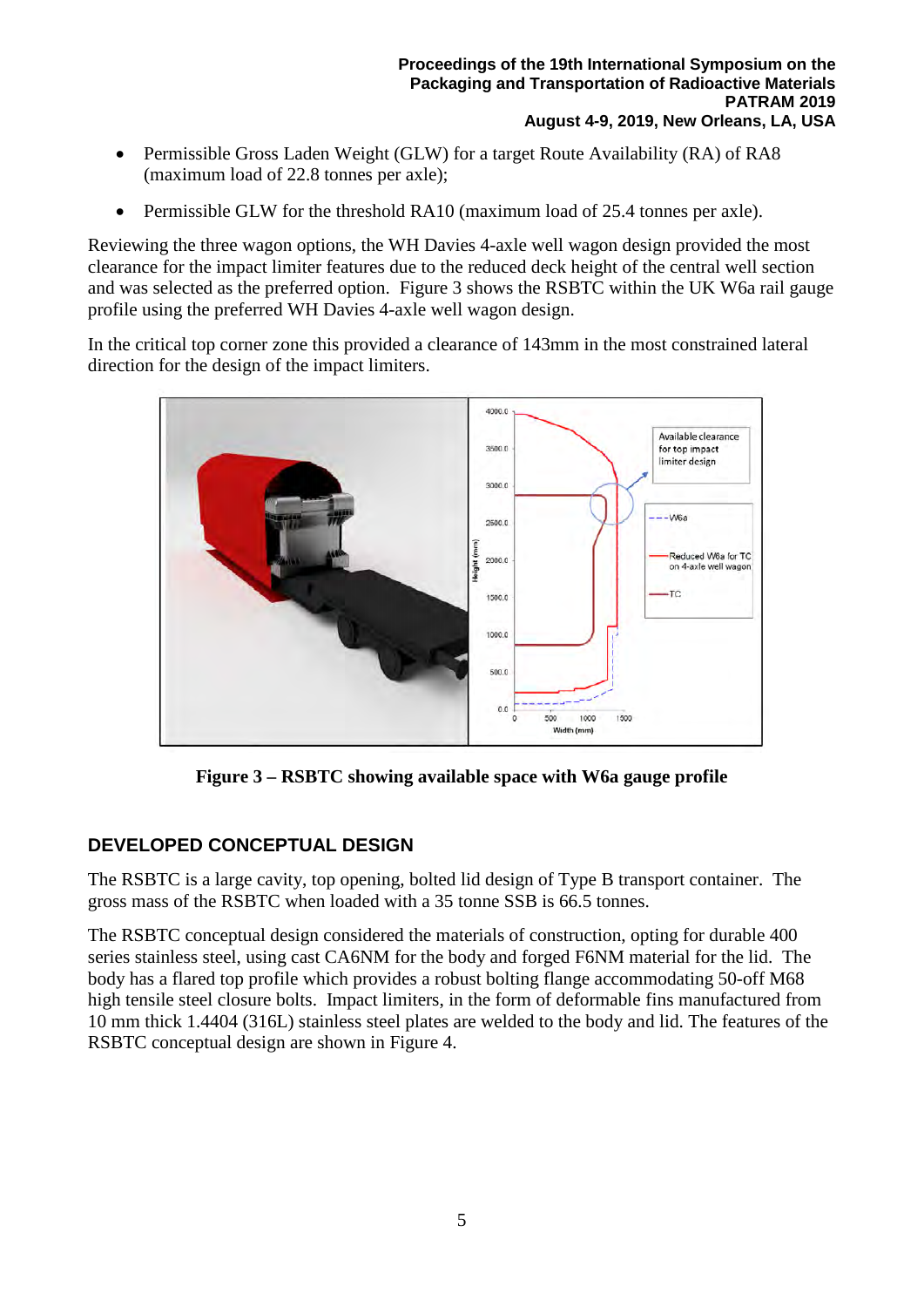

**Figure 4 Features of the RSBTC conceptual design**

<span id="page-5-0"></span>Material section thicknesses are 100mm unless thickened for structural capacity, i.e. in the flared bolting flange and areas around the twistlock and feet locations. The 100mm section thickness has been assessed as suitable for manufacture by a leading UK manufacturer, Sheffield Forgemasters [[8\]](#page-9-7).

A cuboidal design was selected for the RSBTC on the basis that this represents the most efficient shape, both in terms of physical size and mass of the proposed contents.

A top opening design was selected for the conceptual design on the basis that it is the simplest and most efficient design in terms of size and mass. Top loading is also consistent with the other types of transport container designs developed by RWM, including the Standard Waste Transport Container (SWTC) and Large Waste Transport Container (LWTC) concept designs, as well as those operated by Magnox and Sellafield, such as the AGR and A2 fuel flasks. Maintaining consistency with established designs and concepts is also considered to simplify handling, loading and unloading operations at Magnox, Sellafield and at a GDF.

From the outset significant challenges arose for the closure design from the high payload SSB at 35 tonnes which results in a gross mass to contents mass ratio of approximately 1, coupled with the dimensional limitations of the W6a rail gauge which would constrain the size of the impact limiters in the critical corner zones.

# Lid closure design

A bolted closure design was selected for consistency with existing designs, using the design philosophy of a larger number of smaller bolts being preferred for improved stress distribution and performance during impacts.

The final RSBTC conceptual design incorporates 50-off M68 high tensile steel grade 12.9 closure bolts. In compliance with structural design code BS 5950-1 [[9](#page-9-8)] the bolt pitch spacing is nominally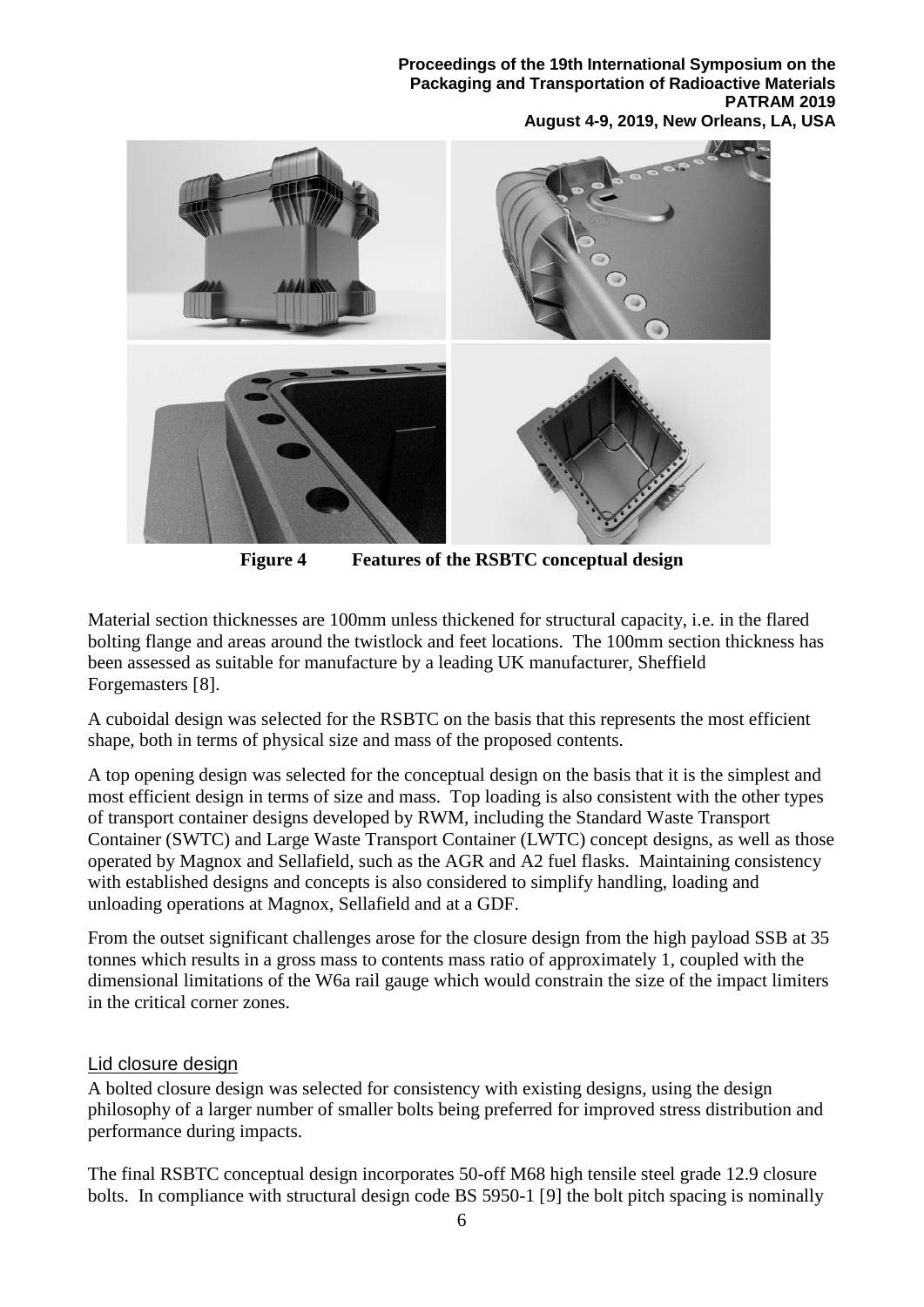2.5D. The total bolting capacity at 7200 Nm torque is 26.5 MN (2,700 tonnes). At this torque the induced stress in each closure bolt is 183 MPa, giving a FOS 6 on material 0.2% proof stress.

# Design of lid-body connection for impact performance

Bolt protection during impacts is provided by inclusion of robust shear lips (spigots) and by recessing the bolts into the RSBTC lid. Spigots are useful in removing shear loads from the closure bolts during the regulatory impact scenarios (which comes from the sliding motion between the lid and body flanges) since shear loads are carried by the spigots, leaving the bolts to carry tension and a small amount of prying force only.

Two design schemes for the lid/body connection were considered (Figure 5). Concept 1 lid design protects the closure bolts by recessing the lid fully into the body and providing an inner spigot to remove bolt shear loads. Concept 2 lid design incorporates a robust double shear lip arrangement comprising of an outer and inner spigot. The design and location of the spigots are critical to the impact performance of the closure:

- The external spigot protects the closure bolts in the direction of the impact;
- The internal spigot protects the bolts on the opposite side by preventing the lid sliding along the body flange and by minimising lozenging of the body in corner and lid edge impacts.

Concept 2 lid was selected as the preferred design on the basis that the double shear lip configuration provides optimum shear protection of the closure bolts irrespective of the impact orientation. In addition, further shear protection of the bolts is provided by counter-boring the top section of the tapped holes in the body. This feature has been successfully employed on similar Croft designs, namely the Croft Self Shielded Box design No 4078 which was regulatory impact and fire tested at BAM.



# **Figure 5 – Conceptual design of RSBTC lid**

# Imapct limiter design

The dimensional constraints of the UK W6a rail gauge proved a significant challenge for the RSBTC impact limiter design. Initial designs focused upon a cast or weld-on deformable ribbed lattice structure, which through an iterative process of finite element (FE) analysis was refined to enhance the RSBTC impact performance. The FE analysis and impact performance of the RSBTC design is presented in a separate PATRAM paper #1426 [\[6\]](#page-1-1).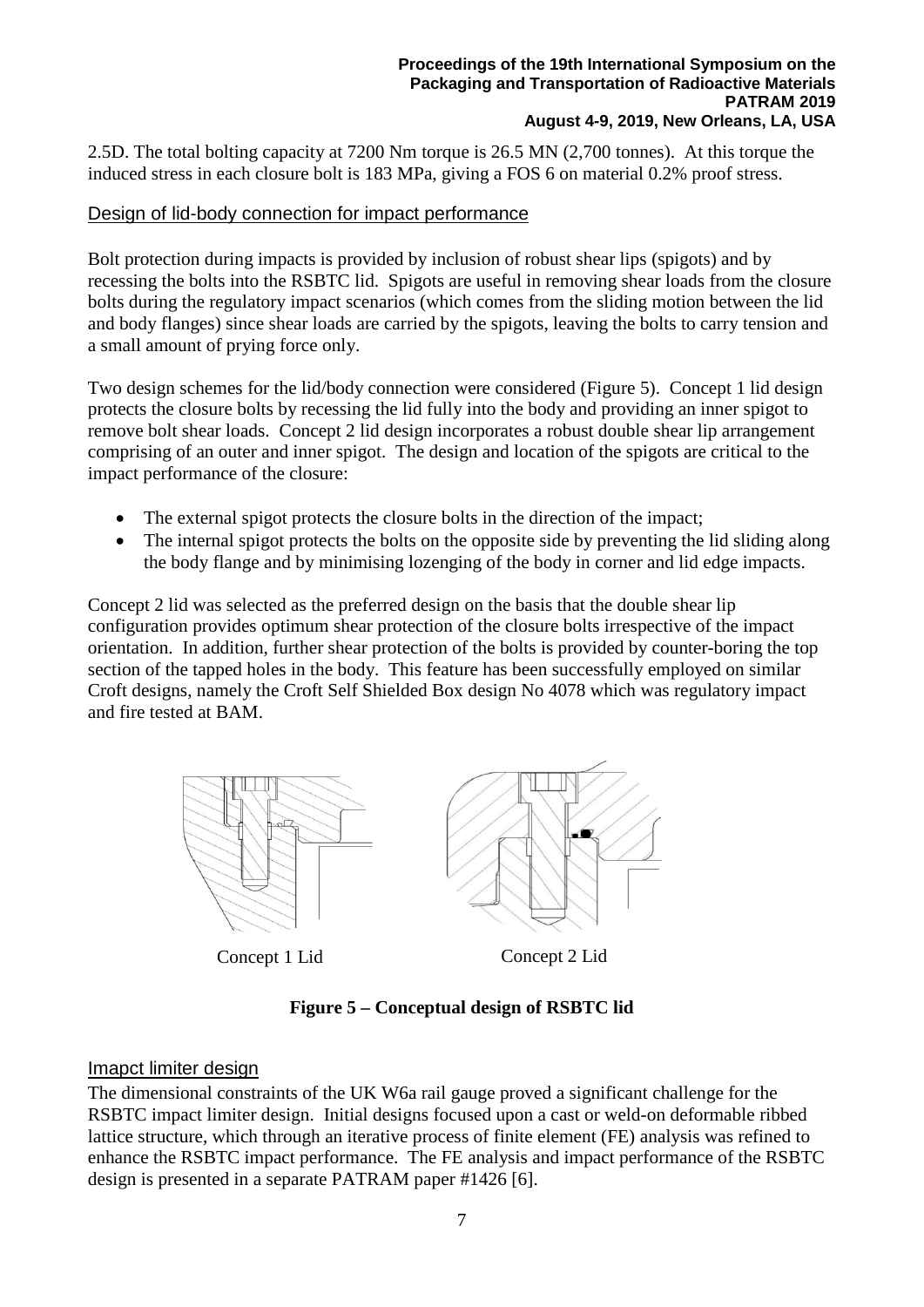Challenges with the impact performance and concerns regarding the complexity of the initial ribbed design for manufacture led to the final simplified design. In the final design impact performance was achieved by removal of a number of the webs, replacing these with General Plastics FR3740 rigid polyurethane impact limiter foam ,inserted between the vertical ribs (fins) at the critical impact zones [\(Figure 6\)](#page-7-0). [Figure 7](#page-8-0) shows the lid corner impact case when loaded with the bounding 35 tonne gross mass SSB.

The inclusion of the impact limiter foam provided a secondary benefit of enhanced thermal insulation at the corners minimising heat transfer into the lid and the seals. FE thermal analysis reported in [\[11\]](#page-7-1) shows the maximum transient lid seal temperature reached is 251°C with the lid seal remaining above 200°C for approximately 200 minutes (3.4 hours). These values are below the excursion limits for the proposed fluoroelastomer seal materials [[10](#page-9-9)].



Initial ribbed impact limiter design Section through final impact limiter design

# <span id="page-7-1"></span>**Figure 6 - Conceptual design of RSBTC impact limiters**

<span id="page-7-0"></span>The FE analysis confirmed no material failure in the body, lid or lid bolts of the RSBTC by assessing the maximum plastic strain with the material minimum elongation to failure. If the plastic strain exceeded the material minimum elongation to failure, a further judgement was made on whether the plastic strain occured under a compressive stress state, where material failure is less likely. The full impact analysis is reported in [[11](#page-9-10)].

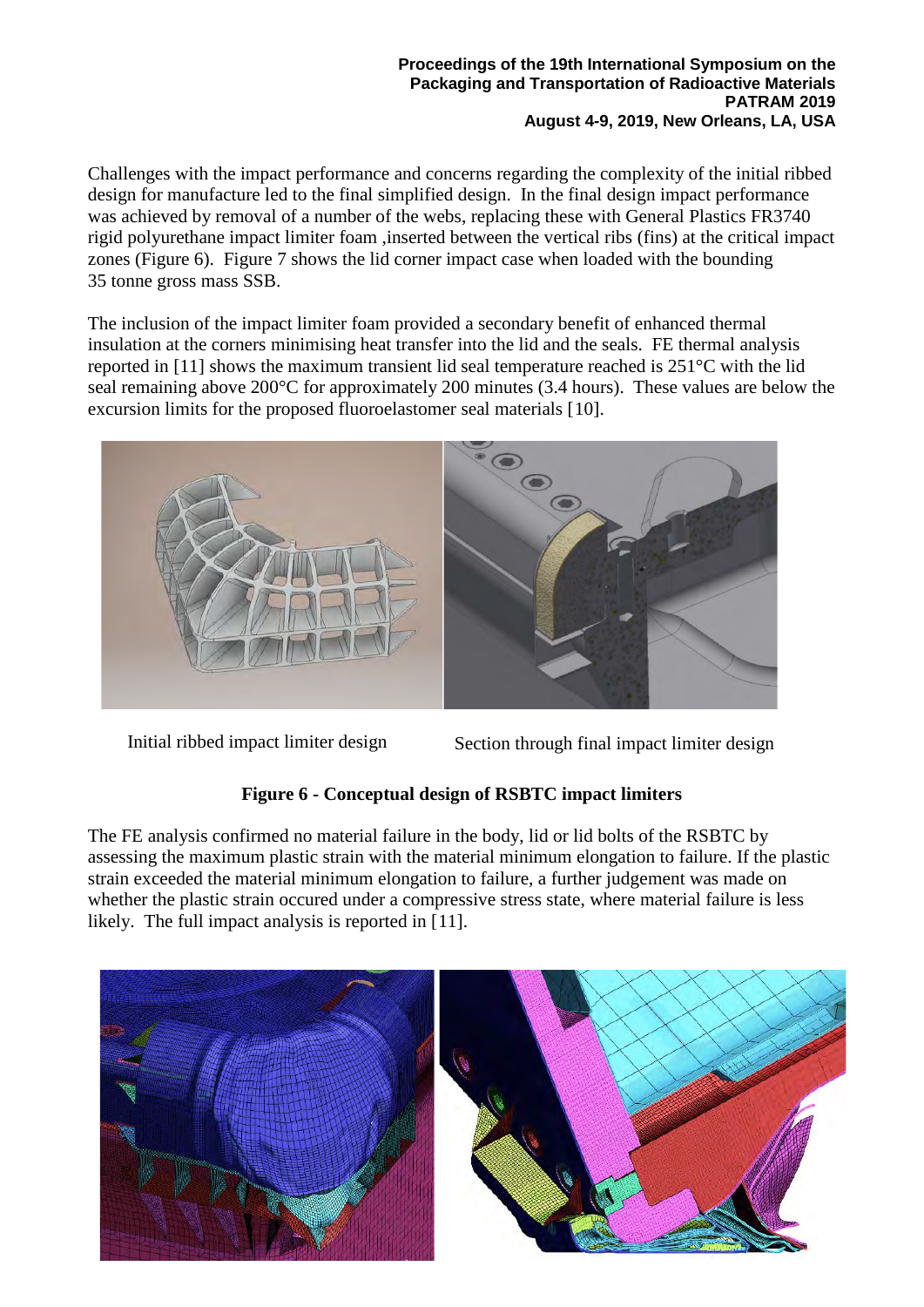#### **Figure 7 – Performance of RSBTC impact limiter design (9.3m corner impact)**

#### <span id="page-8-0"></span>Seal groove design and performance

A conventional double O-ring seal closure design was used to provide a 'small' interspace volume. This is beneficial operationally for the pre-shipment pressure drop leakage test since the interspace volume directly influences the required test duration for a given leakage rate. The RSBTC uses a 20 mm diameter inner containment seal and 10 mm diameter outer seal. Groove depths provide a nominal 25% of seal compression which is consistent with BS 4518 [[12](#page-9-11)] design criteria for a static face seal application.

The seal compression of the inner containment seal (5 mm design compression) was utilised in the FE impact analysis to confirm that the transient lid-body gap during regulatory impact events remained within the seal compression limits with an appropriate margin of safety. For the purpose of establishing a target threshold for the impact FEA a value of retaining 10% of seal compression (i.e. 2 mm) was set which gives a maximum transient lid-body gap of 3 mm.

In all impact positions the maximum transient seal gap observed in the analysis was less than the threshold value and therefore containment integrity was maintained. The maximum lid gap observed in the analyses was 2.7 mm in the 9m flat side drop (short side). The residual lid to body gap after the impact event at this location was 1.7 mm [\[11\]](#page-7-1).

The free void volume of the O-ring grooves has been calculated to confirm that sufficient volume is retained for seal expansion during the thermal transient in fire accidents. Based upon worst case tolerance effects the calculations confirm that when exposed to a 300˚C temperature excursion the maximum seal groove fill ratio is 0.94% for the 20mm diameter containment seal and 0.92% for the 10mm diameter outer seal. These values are compliant with published guidance from Sandia National Laboratory [[13\]](#page-9-12).

# **CONCLUSIONS**

In support of current and future waste management strategies within the UK the RSBTC conceptual design was undertaken to establish feasibility of transporting either a Magnox GNS Yellow Box® or a Sellafield Self Shielded Box (SSB) within a Type B(U) transport container upon the UK rail network.

The RSBTC conceptual design has been developed to fulfil a defined set of user and system requirements, developed in the early stages of the project. A number of these requirements presented significant challenges for the RSBTC design due to the high payload mass and physical size of the contents (RSBs) coupled with the dimensional and mass constraints of the UK rail network.

To fulfil these requirements the RSBTC conceptual design adopted a high capacity lid bolting system and double shear lip flange design for impact performance in regulatory impacts. The impact limiter design was developed iteratively by FEA impact analysis to arrive at the final conceptual design which utilises deformable fins supplemented with crushable impact limiter foam at critical impact zones.